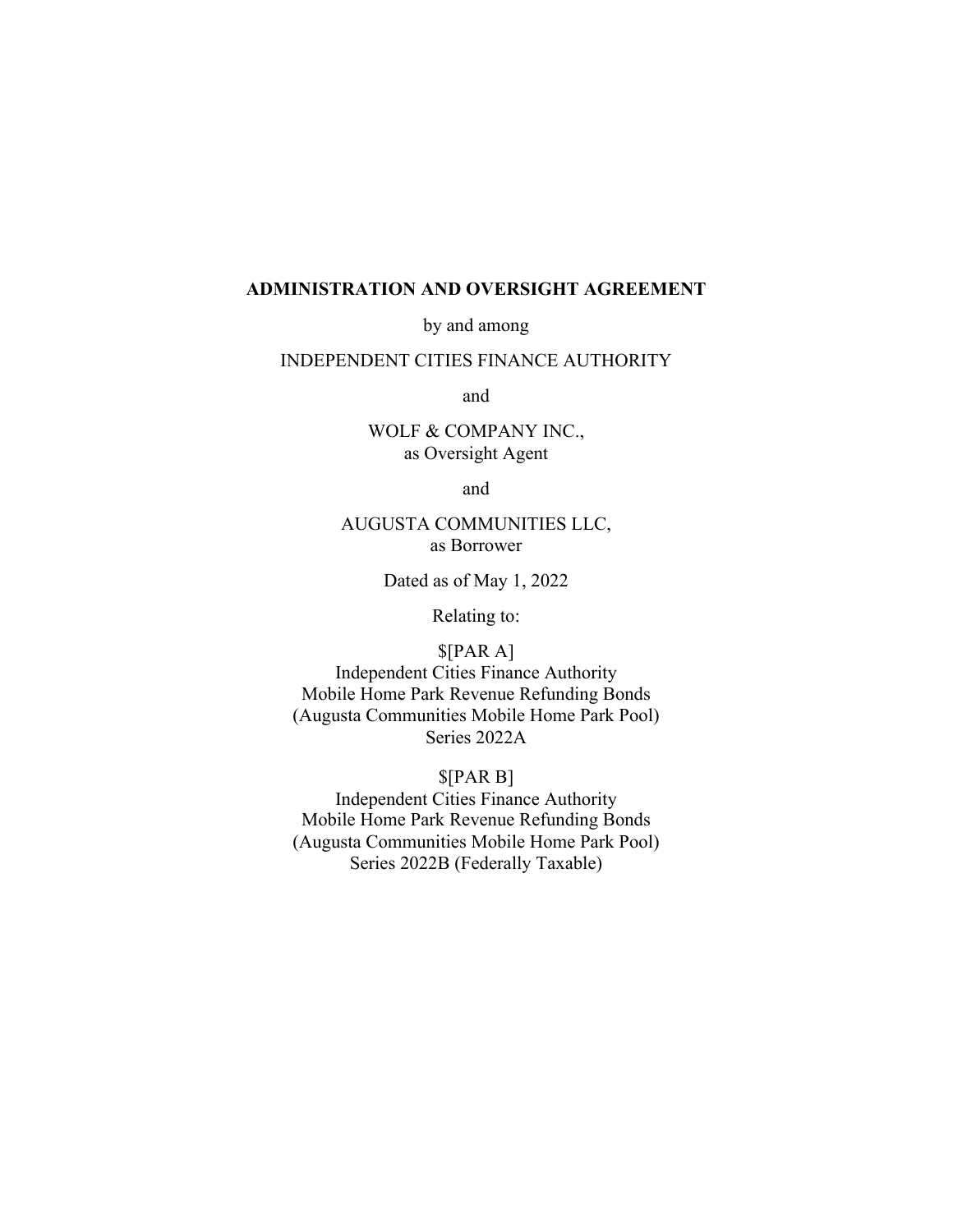### ADMINISTRATION AND OVERSIGHT AGREEMENT

THIS ADMINISTRATION AND OVERSIGHT AGREEMENT (the "Administration Agreement") is made and entered into as of May 1, 2022, by and among the INDEPENDENT CITIES FINANCE AUTHORITY, a joint powers authority duly organized and existing under the laws of the State of California (the "Authority"), AUGUSTA COMMUNITIES LLC, a California limited liability company (the "Borrower"), and WOLF & COMPANY INC. (the "Oversight Agent").

#### RECITALS:

WHEREAS, the Authority previously issued its Mobile Home Park Revenue Refunding Bonds (Augusta Communities Mobile Home Park Pool) Series 2012A (the "Prior Series A Bonds") and its Mobile Home Park Subordinate Revenue Refunding Bonds (Augusta Communities Mobile Home Park Pool) Series 2012B (Federally Taxable) (the "Prior Series B Bonds" and together with the Prior Series A Bonds, the "Prior Bonds") pursuant to an Indenture of Trust, dated as of August 1, 2012 (the "Prior Indenture"), between the Authority and U.S. Bank Trust Company, National Association, in such capacity (the "Prior Trustee"), and loaned the proceeds of the Prior Bonds (the "Prior Loan") to the Borrower, in order to provide financing with respect to the acquisition and improvement of Hacienda Mobile Home Park, Villa Montclair Mobile Home Park and Monterey Manor Mobile Home Estates (collectively, the "Project"), each located in the City of Montclair, California (the "City"); and

WHEREAS, the Borrower has requested that the Authority issue its Mobile Home Park Revenue Refunding Bonds (Augusta Communities Mobile Home Park Pool) Series 2022A in the initial principal amount of \$[PAR A] and its Mobile Home Park Revenue Refunding Bonds (Augusta Communities Mobile Home Park Pool) Series 2022B (Federally Taxable) in the initial principal amount of \$[PAR B] (collectively, the "Bonds") and loan the proceeds from the sale thereof (the "Loan") to the Borrower to prepay the Prior Loan and refund the Prior Bonds, to fund the Bonds Debt Service Reserve Fund, to fund the Repair and Replacement Fund and to pay the costs of issuing the Bonds, all under and in accordance with the Constitution and laws of the State of California; and

WHEREAS, the Loan Agreement provides for certain oversight provisions relating to the management of the Project; and

WHEREAS, in connection with the issuance of the Bonds, the Borrower will enter into a Regulatory Agreement and Declaration of Restrictive Covenants with respect to the Hacienda Mobile Home Park (the "Hacienda Regulatory Agreement"), a Regulatory Agreement and Declaration of Restrictive Covenants with respect to the Villa Montclair Mobile Home Park (the "Villa Montclair Regulatory Agreement") and a Regulatory Agreement and Declaration of Restrictive Covenants with respect to the Monterey Manor Mobile Home Estates (the "Monterey Manor Regulatory Agreement" and, together with the Hacienda Regulatory Agreement and the Villa Montclair Regulatory Agreement, the "Regulatory Agreements"), each dated as of May 1, 2022, with the Authority and the Trustee, which agreements, among other things, set forth certain restrictions applicable to the property being financed with the proceeds of the Loan, which restrictions are intended to assure continued compliance with the provisions of California law and of the Internal Revenue Code of 1986, as amended (the "Code"); and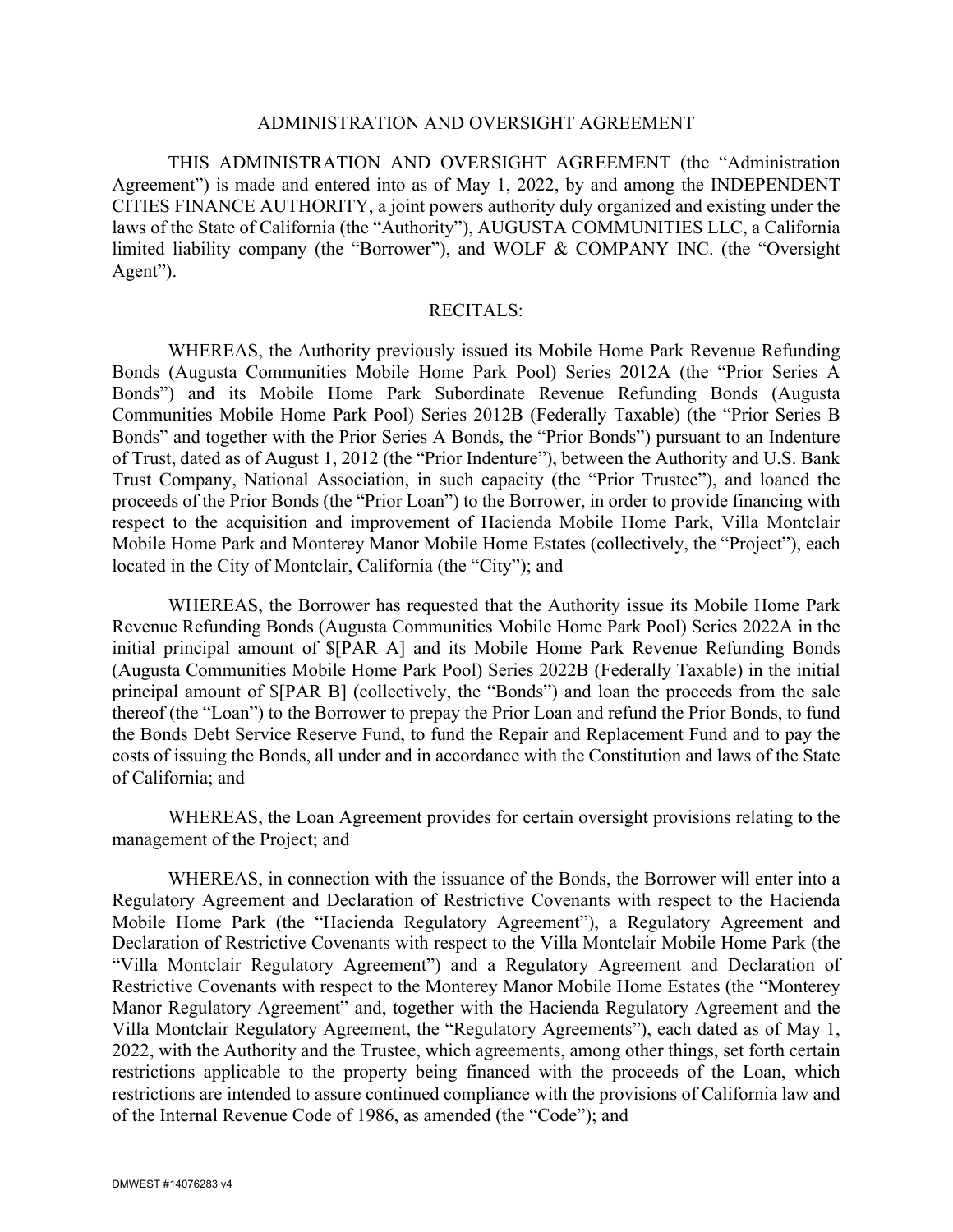WHEREAS, the Authority desires to appoint Wolf & Company Inc. as Oversight Agent under the Regulatory Agreements to monitor the income levels of the residents of the Qualified Spaces and as Oversight Agent under the Loan Agreement to carry out the duties of the Oversight Agent set forth in the Loan Agreement; and

WHEREAS, Wolf & Company Inc. represents that it has the necessary experience and expertise required to evaluate whether the Project complies with the requirements set forth in the Loan Agreement and the Regulatory Agreements.

NOW, THEREFORE, in consideration of the premises and respective representations and covenants herein contained, the parties hereto agree as follows:

## ARTICLE I DEFINITIONS AND INTERPRETATION

1.1. Definitions of Terms. All capitalized terms used in this Administration Agreement and not otherwise defined herein shall have the respective meanings given to them in the Indenture and/or the Regulatory Agreements.

1.2. Article and Section Headings. The heading or titles of the several articles and sections hereof shall be solely for the convenience of reference and shall not affect the meaning, construction or effect of the provisions hereof.

1.3. Interpretation. The singular form of any word used herein, including terms defined in the Indenture and/or the Regulatory Agreements, shall include the plural and vice versa, if applicable. The use of a word of any gender shall include all genders, if applicable.

# ARTICLE II

# REPRESENTATIONS AND WARRANTIES

2.1. Representations of the Authority. The Authority makes the following representations:

(a) It is a joint powers authority, duly organized and existing under the Constitution and laws of the State of California.

(b) It has the power to enter into the transactions contemplated by this Administration Agreement and to carry out its obligations hereunder and to consummate all other transactions on its part contemplated herein; and it has duly authorized the execution and delivery of this Administration Agreement.

(c) The City of Montclair is an associate member of the Authority.

2.2. Representations and Warranties of the Borrower. The Borrower makes the following representations and warranties:

(a) It has power and authority to own its properties and carry on its business as now being conducted, and is duly qualified to do such business wherever such qualification is required, including the State of California.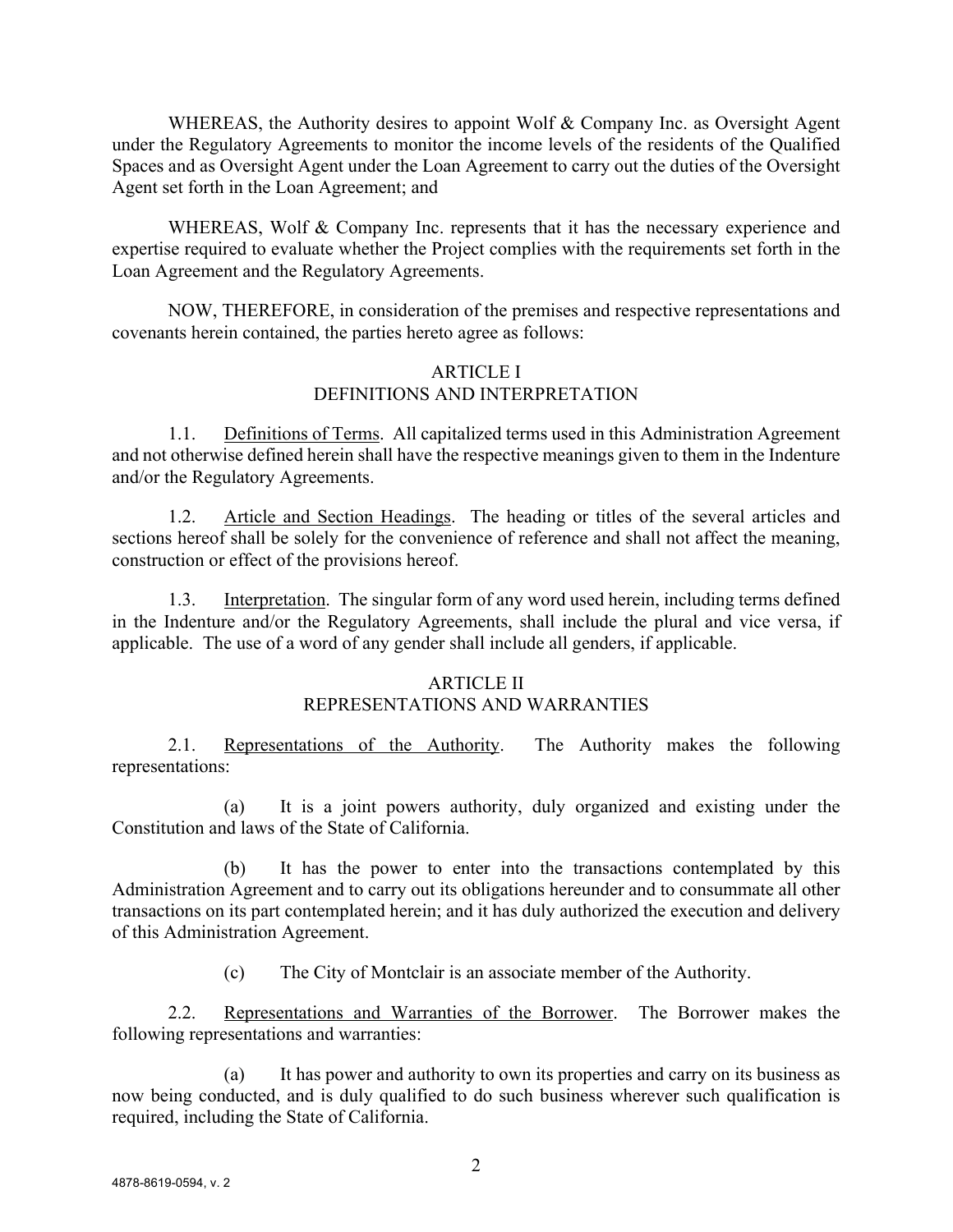(b) It has the power to execute and deliver this Administration Agreement and to carry out the transactions on its part contemplated hereby; and it has duly authorized the execution, delivery and performance of this Administration Agreement.

(c) The Oversight Agent is independent from and not under the control of the Borrower, does not have any substantial interest, direct or indirect, in the Borrower, and is not an officer or employee of the Borrower.

2.3. Representations and Warranties of the Oversight Agent. The Oversight Agent makes the following representations and warranties:

(a) It is a corporation duly organized, validly existing and in good standing under the laws of the State of California and has the power and authority to carry on its business as now being conducted.

(b) It has the power to execute and deliver this Administration Agreement and to carry out the transactions on its part contemplated hereby; and it has duly authorized the execution, delivery and performance of this Administration Agreement.

(c) It is independent from and not under the control of the Borrower, does not have any substantial interest, direct or indirect, in the Borrower, and is not an officer or employee of the Borrower.

(d) It has received copies of the Indenture, the Loan Agreement, and the Regulatory Agreements, and it is familiar with the terms and conditions thereof as the same relate to the Code and the Act.

## ARTICLE III

# DUTIES AND COMPENSATION OF THE OVERSIGHT AGENT

3.1. Duties of Oversight Agent. Wolf & Company Inc. is the initial Oversight Agent hereunder. This Section 3.1 applies to Wolf & Company Inc. as Oversight Agent and to any successor Oversight Agent. In its capacity as Oversight Agent hereunder, for and on behalf of the Authority, the Oversight Agent will perform the following duties in a careful and timely manner, to the highest standards of its profession:

(a) It will be familiar with and will give written notice to the Authority, the Trustee and the Borrower within ten days of the publication by the Department of Housing and Urban Development of any change in:

(i) The Median Income for the Area; and

(ii) The maximum income at which households consisting of various numbers of persons may be determined to be Low Income and Very Low Income Residents under the terms of the Regulatory Agreements; and

(iii) The maximum allowable rents under each applicable provision of Section 5 of each of the Regulatory Agreements.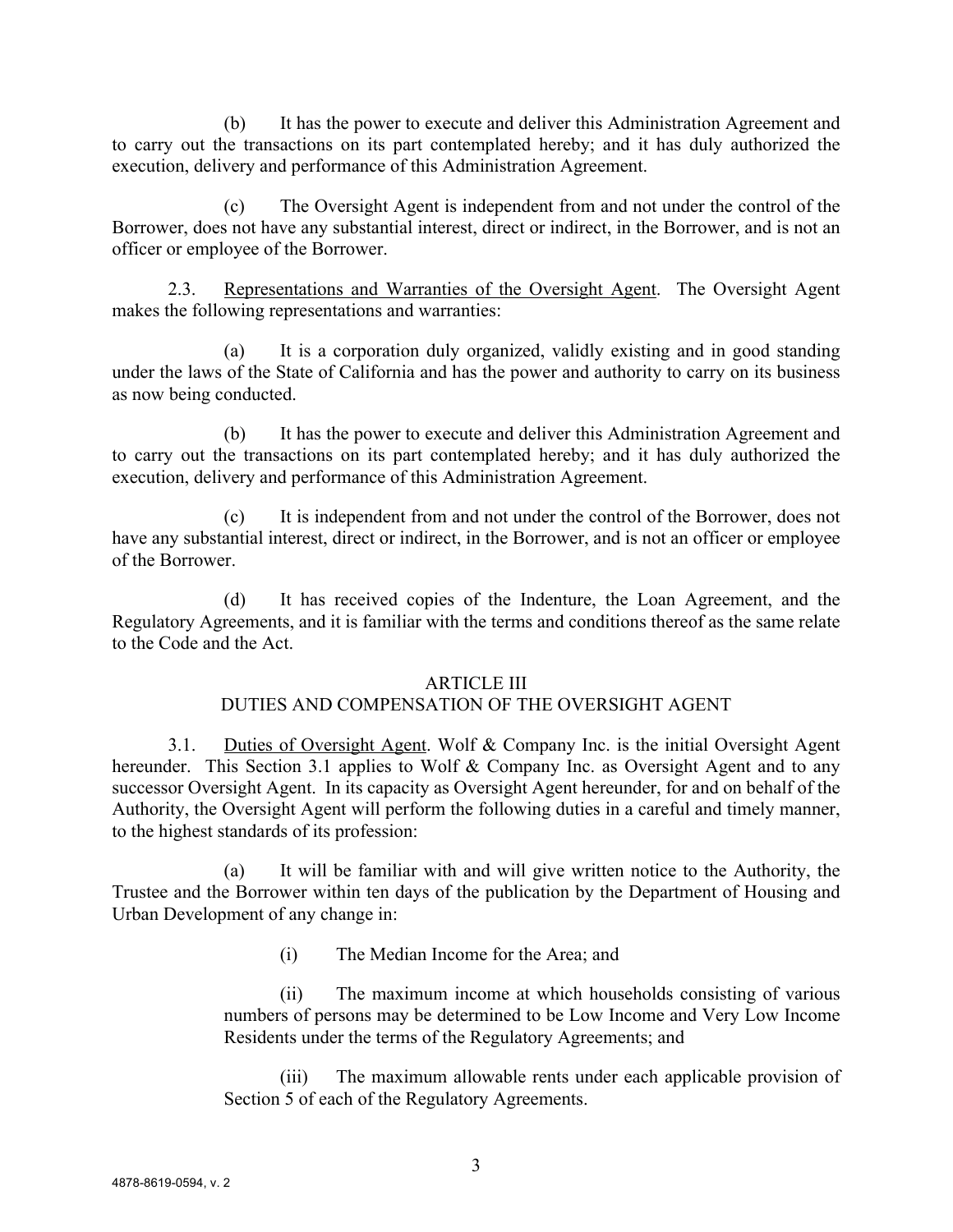(b) Promptly following its receipt thereof, it will review the Income Certifications, Certificates of Continuing Program Compliance, and all other reports and certificates furnished to it pursuant to the Regulatory Agreements in order to determine that each such document is complete and to verify the internal accuracy of the calculations, and conclusions with respect to such calculations, set forth therein, including the conclusion that the Low Income Spaces and Very Low Income Spaces have been rented as specified by the terms of the Regulatory Agreements; and it will maintain such documents on file and open to the inspection by the Authority, the Trustee and the Borrower during the terms of the Regulatory Agreements.

(c) Promptly upon receipt, it will review the form of application and lease with respect to the Low Income Spaces and Very Low Income Spaces to verify compliance with the provisions of the Regulatory Agreements.

(d) Promptly upon determining that any report or certificate submitted to it pursuant to the Regulatory Agreements is inaccurate or incomplete the Oversight Agent shall:

> (i) If the inaccuracy or lack of completeness does not cause the Project to cease to meet the qualifications set forth in Section 5 of each of the Regulatory Agreements, give notice of such inaccuracy or lack of completeness to the Borrower and direct the Borrower to correct or complete the same, as the case may be, within a 30-day period, subject to extension in the sole discretion of the Oversight Agent;

> (ii) If the inaccuracy or lack of completeness is not corrected within thirty (30) days or if the inaccuracy or lack of completeness causes the Project to cease to meet the qualification set forth in Section 5 of each of the Regulatory Agreements, immediately give written notice of said fact to the Authority, the Trustee and the Borrower.

(e) In the event that the Borrower fails to file with the Oversight Agent any report, certification (including, in particular, the certification to the Secretary of the Treasury required by Section 5(i) of each of the Regulatory Agreements) or other document required pursuant to the Regulatory Agreements within the time set forth in the Regulatory Agreements as applicable, the Oversight Agent shall immediately give written notice of that fact to the Authority, the Trustee and the Borrower.

(f) On behalf of the Authority, the Oversight Agent shall, at least annually and whenever requested by the Authority, audit the survey of the tenants of the Low Income Spaces and Very Low Income Spaces with respect to income levels, household sizes and such other information as the Authority may specify, and all as further required under Section 5 of each of the Regulatory Agreements. Based on such information, the Authority shall determine compliance with the affordability requirements under the Act and the Code. In the event of any noncompliance the Oversight Agent shall notify the Authority as to the nature and extent of the noncompliance and the Oversight Agent shall suggest alternatives for bringing the Qualified Spaces into compliance.

(g) The Oversight Agent will perform on a timely basis all duties ascribed to the Oversight Agent in the Indenture, the Loan Agreement, and the Regulatory Agreements, including without limitation the following: (i) annual review of the Borrower's financial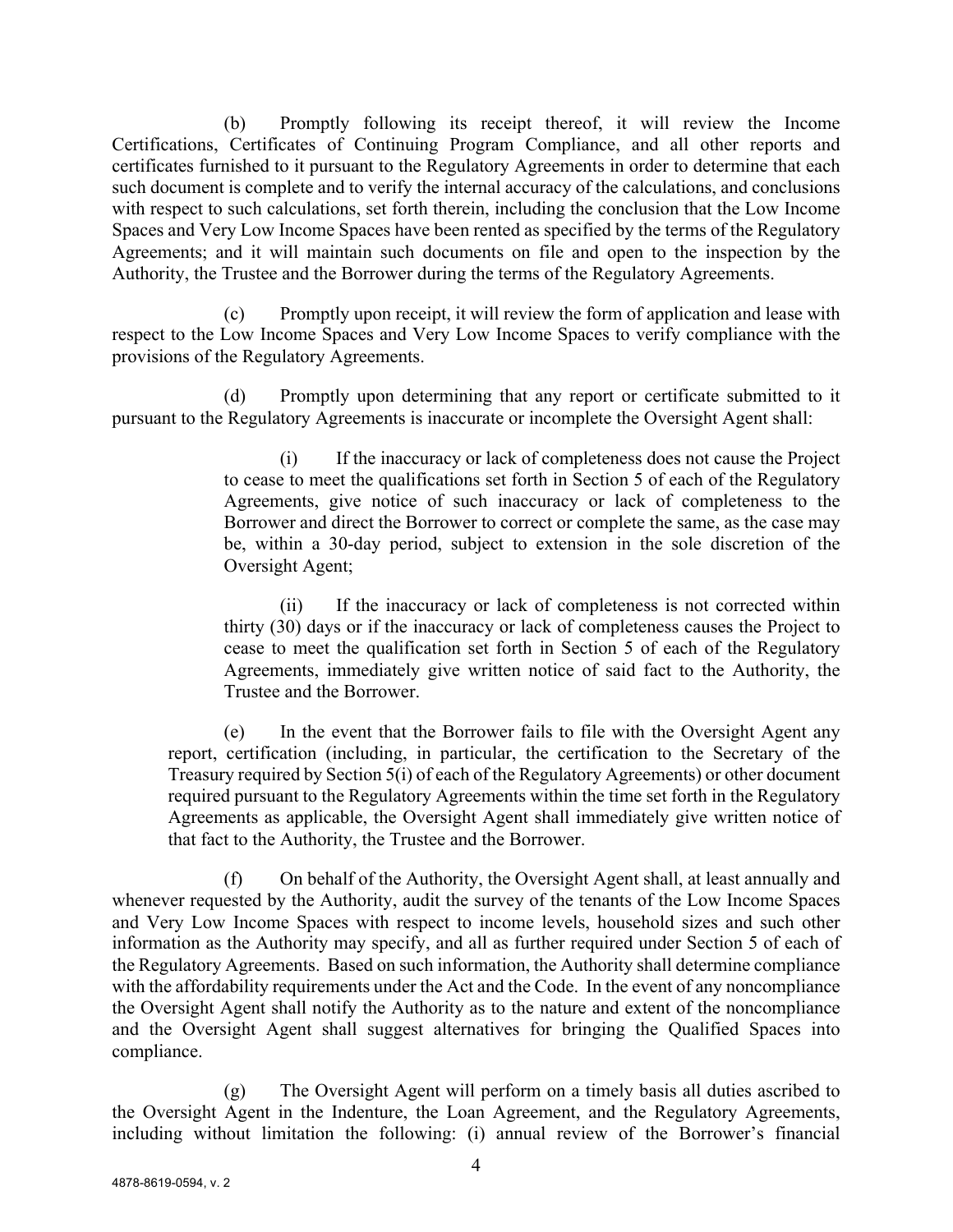statements, (ii) review the coverage calculation for release of surplus cashflow and report comments to the Borrower and the Authority, (iii) review the final budget and forward comments to the Borrower and the Authority, (iv) physical inspection of the Project on a quarterly basis, including examination of the infrastructure, the clubhouse, and any other common areas, (v) monthly confirmation report to the Authority and any Bondholder requesting such information that the Trustee has received the monthly deposit in accordance with the approved budget and, in the event that the Trustee has not, to take such further steps as required by the Loan Agreement and (vi) review any proposed use of amounts in the Repair and Replacement Fund as set forth in a written request of the Borrower.

(h) On or about 120 days after the end of each Fiscal Year, commencing with the Fiscal Year ending June 30, 2022, the Oversight Agent shall perform a search of the Repository, as such term is defined in the Continuing Disclosure Agreement dated as of May 1, 2022 (the "Disclosure Agreement") between the Borrower and U.S. Bank Trust Company, National Association (in such capacity, the "Dissemination Agent"), to confirm that the Annual Report has been submitted to the Repository. The Oversight Agent shall promptly provide notice to the Borrower and the Authority if the Annual Report has not been submitted to the Repository by such date.

3.2. Compensation. For its services as the Oversight Agent, Wolf & Company Inc. shall be paid  $\mathcal{S}$  [  $\Box$  ] for its Annual Fee. Commencing July 15, 2022, a fee of  $\mathcal{S}$  shall be paid by the Borrower to the Oversight Agent and thereafter in equal quarterly installments each April, July, October and January. The fee of the Oversight Agent shall be paid to the Oversight Agent by the Trustee upon receipt by the Trustee of an invoice from the Oversight Agent. If the Oversight Agent provides services outside the scope of this Agreement, as requested in writing by the Authority, the compensation shall be paid at the then prevailing fee schedule of the Oversight Agent.

#### ARTICLE IV TERM

4.1. Term of Agreement. Unless sooner terminated pursuant to the provisions of Sections 4.2 and 4.3 hereof, this Administration Agreement shall remain in full force and effect for the terms of the Regulatory Agreements.

4.2. Termination. At its sole discretion, the Authority may terminate this Administration Agreement upon giving the Oversight Agent and the Borrower thirty (30) days written notice of its intention to do so. This Administration Agreement may be terminated in whole or in part only as to the services described in Section 3.1, whereupon a partial fee for the services not terminated will be agreed upon by the parties and memorialized in an amendment hereto.

4.3. Resignation of Oversight Agent. With the written consent of the Authority, the Oversight Agent may resign from its position and terminate this Administration Agreement by giving the other parties hereto thirty (30) days written notice of its intention to do so.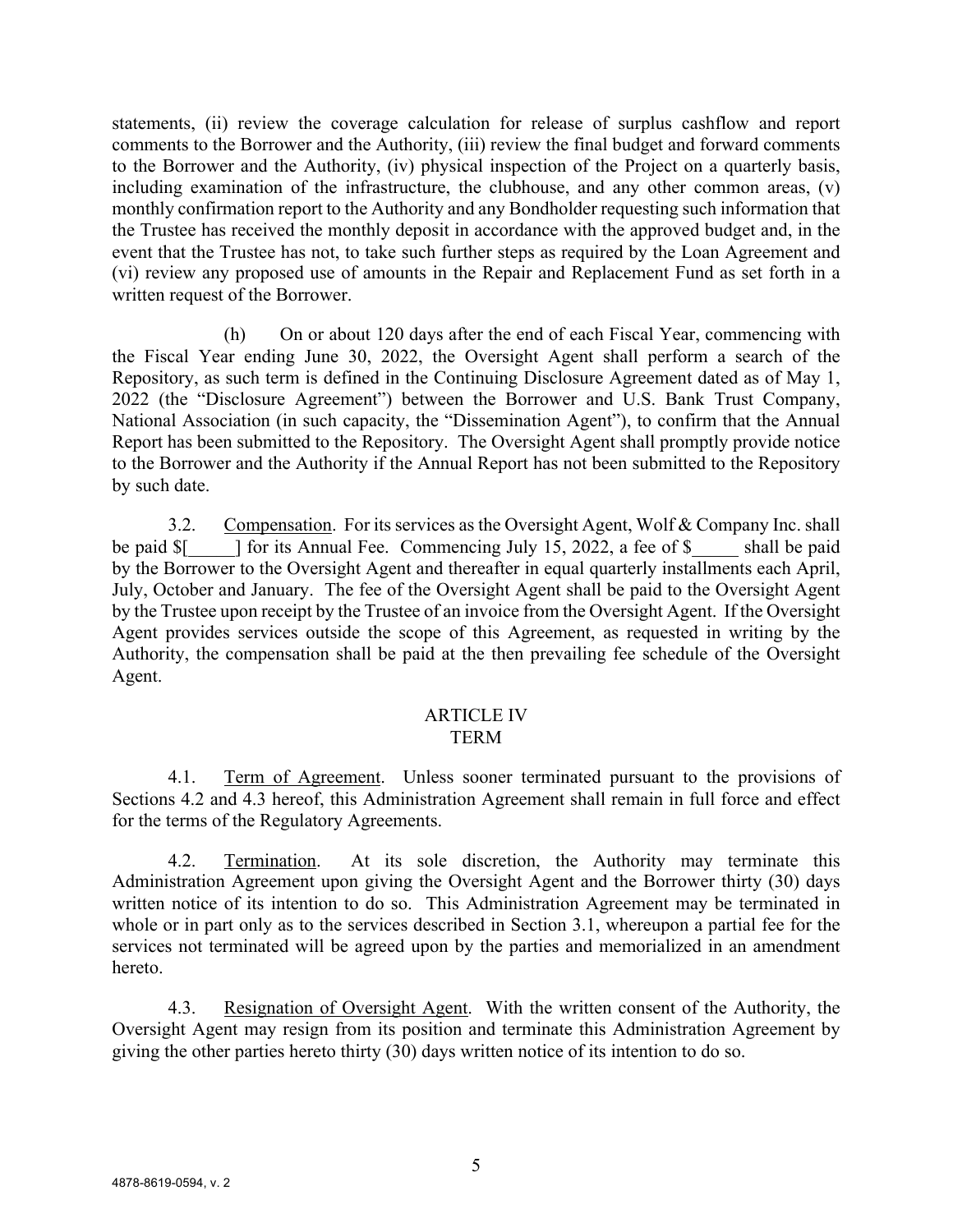### ARTICLE V MISCELLANEOUS PROVISIONS

5.1. Execution in Counterparts. This Administration Agreement may be executed in any number of counterparts, each of which shall be deemed to be an original, and such counterparts shall constitute but one and the same instrument.

5.2. Business Days. If any action is required to be taken hereunder on a date which falls on other than a Business Day, such action shall be taken on the next succeeding Business Day.

5.3. Governing Law. This Administration Agreement shall be construed in accordance with the laws of the State of California and the obligations, rights and remedies of the parties hereunder shall be determined in accordance with such laws.

5.4. Notices. All notices, certificates or other communications hereunder shall be sufficiently given and shall be deemed given when delivered or mailed by registered mail, postage prepaid, addressed to the appropriate Notice Address set forth in the Regulatory Agreements. The Notice Address of the Oversight Agent is: Wolf & Company Inc., 560 East Commercial Street, Suite 16, Pomona, CA 91767, Attention: Wesley R. Wolf.

*[Signatures on Following Page]*